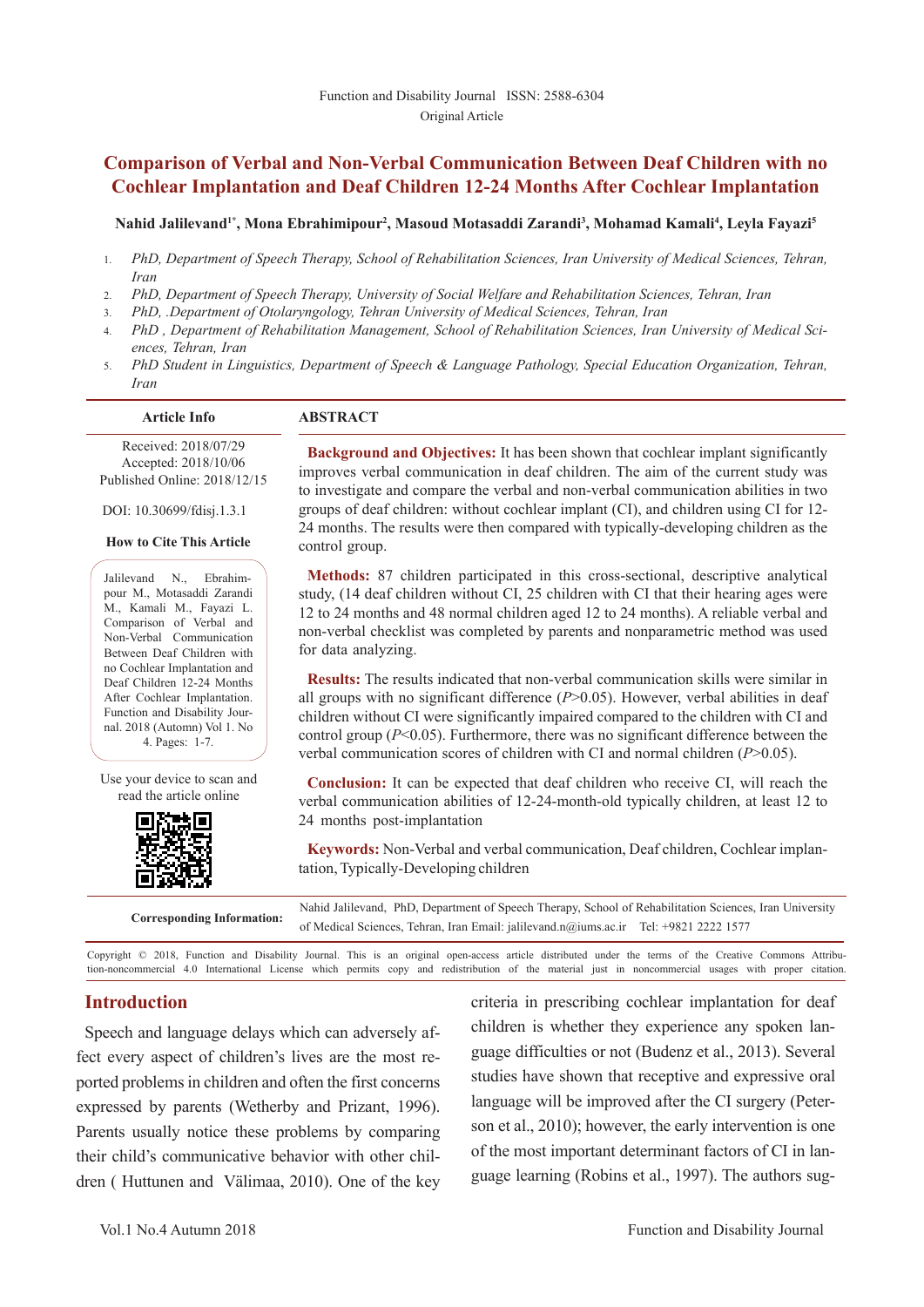gested that children between 2 and 5 years of age were able to learn oral language better than children above 5 years old (Fryauf-Bertschy et al., 1997; Wang et al., 2007). Holt and Svirsky concluded that the rate of language development in children who were implanted after 2 years old was slower than those who were implanted under that age ( Holt and Svirsky, 2008).

The assessment tools are essential for measuring speech and language outcomes after the cochlear implantation. Valid and reliable tools are required for precise measurement. Parents are usually the most knowledgeable individuals about their child's communication skills, and their report is often more reliable than the professional's observations. One of the tools that can provide valuable information about the child's language abilities is the parent questionnaire. The parent reporting is specifically helpful for acquiring data on early language development, especially between the ages 12-30 months, and it can provide such valuable information which cannot be accessed otherwise (Dale , 1991). There are some studies based on the exploring of CI outcomes. The views of parents on CI and the parents' expectation from children using CI, was based on the parent questionnaire (Kumar et al., 2013; Kumar et al., 2017; Archbold et al., 2008). In these studies, parents completed the questionnaire and their responses were analyzed. They had reported improvement in the communication and spoken language within the family. Nikopoulos et al. analyzed the views of parents on CI. They asked parents to complete a questionnaire including 3 domains (communication, listening and development of speech and language). The results showed parents satisfaction of the outcome of CI (Nikolopoulos et al., 2001).

May – Mederake studied verbal language based on a parent questionnaire and indicated that children who had passed their implantation for 24 months showed no significant difference compared to the normal 24-month-old children in oral language ( May – Mederake, 2012).

The purpose of the present study was to examine the verbal and non-verbal communication abilities in two groups of deaf children: children without CI and children who had up to 24 months of implant experience. Since most of the Iranian deaf children are not implanted under 2 years of age, we want to answer this question that: how much is the least improved verbal abilities of deaf children who use a cochlear implant for at least 24 months.

### **Materials and Methods**

This cross-sectional study was conducted on 87 monolingual Persian-speaking children (45 girls and 42 boys). They were divided into two groups; deaf and normal hearing children. The deaf group included 39 children with and without CI (14 deaf children without CI aged 12-24 months and 25 children with unilateral CI after 12-24 months of CI use). The deaf children were recruited from the Otorhinolaryngology Research Center of AmirAlam Hospital and 8 Rehabilitation Centers in Tehran. The normal group included 48 normally developed children ages 12-24 months. Their scores on all developmental domains (communication, fine motor, gross motor, personal, social and problem solving skills) on the Age & Stage Questionnaire (ASQ) [Vameghi et al., 2013) were within normal limits. The children had no history of physical damage, seizures, brain damage, or any other disorders. The typically developed children were recruited from 22 kindergartens supervised by the Welfare Organization in Tehran. The parents who signed the consent form filled out the ASQ and the checklist. The verbal & non-verbal communication screening checklist for Persian-speaking children aged 12-24 months, that is a valid and reliable instrument to screen the communicative abilities in 12 to 18 month- old toddlers (Safariyan et al., 2017) were used as well. The verbal & non-verbal communication screening checklist was composed of two sections: the first section was for 12 to 18 month- old children and the second section was developed for children between the ages of 18 to 24 months. Each section was divided to two categories: verbal communication (expressive language, receptive language and speech) and non-verbal communication. The questions required a yes/no response from parent or caregiver. The examiner calculated the number of "yes" responses as the: total score, and total scores of expressive language, receptive lan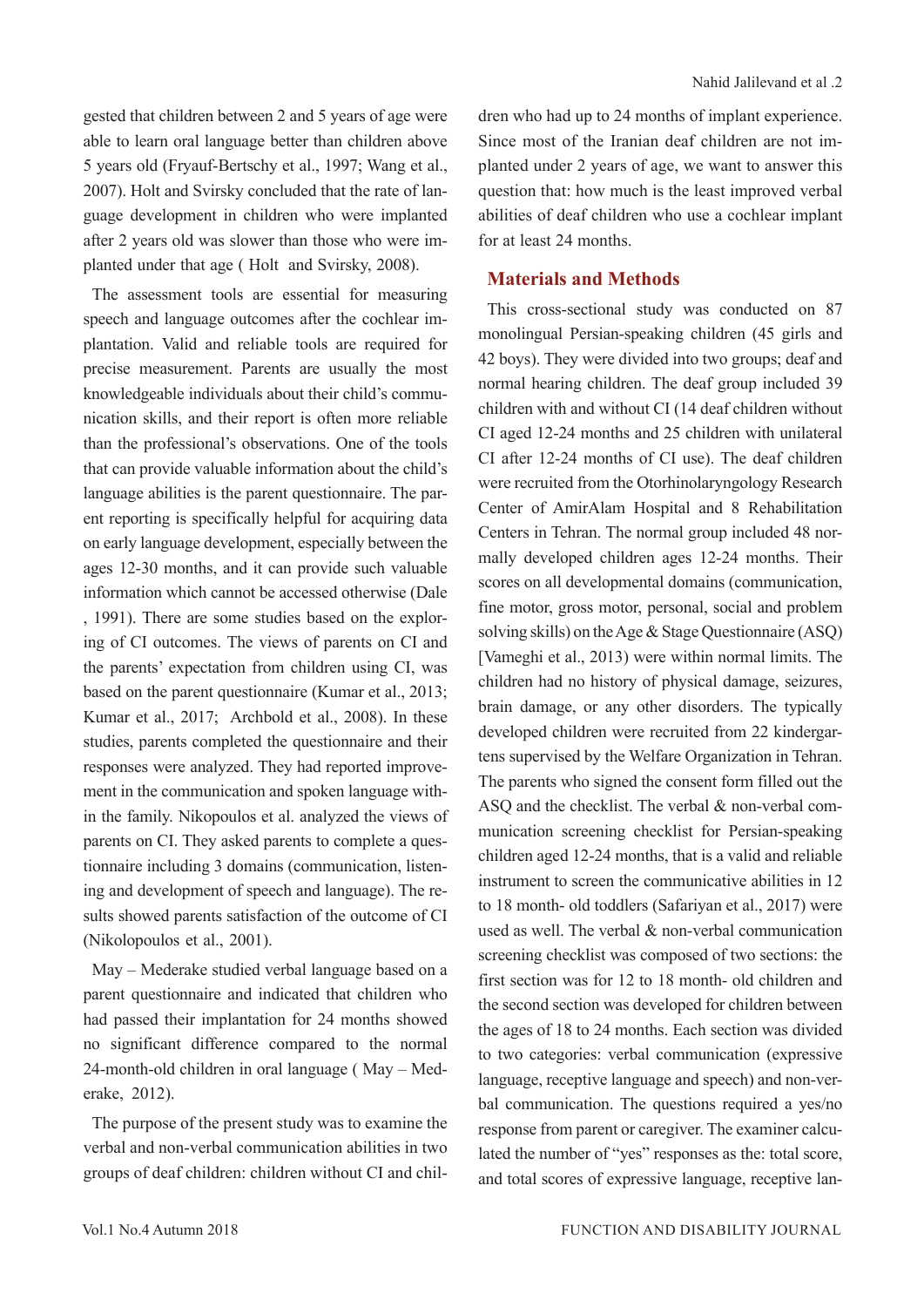3. Comparison of Verbal and Non-Verbal Communication ...

guage and non-verbal communication, separately.

This study was approved by the Ethics Committee of the Iran University of Medical Sciences. The participants were allowed to withdraw from the study at any stage.

Statistical analysis was conducted using SPSS21. The descriptive statistics and non-parametric testing (the Mann-Whitney U) were conducted. Statistical significance level was set at P value < 0.05.

## **Results**

The participants in current study were divided into two groups. Table 1 represents the descriptive statistics (mean and SD) of the children's chronological age. Table 2 shows the verbal and non-verbal communica-

tion scores in 5 subgroups: The deaf children without CI aged 12-24 months, the children with unilateral CI after 12-18 months of CI use, the children with unilateral CIs after 18-24 months of CI use, The normal hearing children aged 12-18 months and children aged 18-24 months. A Kolmogorov-Smirnov test at *P*>0.05 was conducted, which indicated that the data were not normally distributed; hence, a Mann-Whitney U test was used to compare the mean scores.

The results showed significant difference between the total scores achieved by deaf children without CI, and children with CI and normal children (*P*<0.0001); however, there was no difference between normal group and children with CI (*P*=0.841, *P*=0.450).

| <b>Table 1</b> . Descriptive statistics of children's chronological age in both control and case groups ( $n=87$ ) |  |  |  |
|--------------------------------------------------------------------------------------------------------------------|--|--|--|
|--------------------------------------------------------------------------------------------------------------------|--|--|--|

|               | <b>Chronological Age</b>             |       |           |
|---------------|--------------------------------------|-------|-----------|
| <b>Groups</b> | <b>Subgroups</b>                     | Mean  | <b>SD</b> |
| Normal        | Aged 12-18 months                    | 15.81 | 1.28      |
|               | Aged 18-24 months                    | 20.56 | 1.5       |
|               | With CI<br>12-18 months after CI use | 42.46 | 11.78     |
| Deaf          | With CI<br>18-24 months after CI use | 53.75 | 15.59     |
|               | Without CI<br>Aged $12 - 24$ months  | 17    | 4.31      |

|  |  |  |  | Table 2. Descriptive statistics for the total scores of verbal & non-verbal communication screening checklist ( $n=87$ ) |
|--|--|--|--|--------------------------------------------------------------------------------------------------------------------------|
|--|--|--|--|--------------------------------------------------------------------------------------------------------------------------|

|               | <b>Total scores</b>                  |             |           |
|---------------|--------------------------------------|-------------|-----------|
| <b>Groups</b> | <b>Subgroups</b>                     | <b>Mean</b> | <b>SD</b> |
| Normal        | Aged 12-18 months                    | 23.57       | 2.46      |
|               | Aged 18-24 months                    | 26.44       | 2.88      |
|               | With CI<br>12-18 months after CI use | 21.85       | 5.3       |
| Deaf          | With CI<br>18-24 months after CI use | 25.50       | 4.4       |
|               | Without CI<br>Aged $12 - 24$ months  | 11.50       | 3.73      |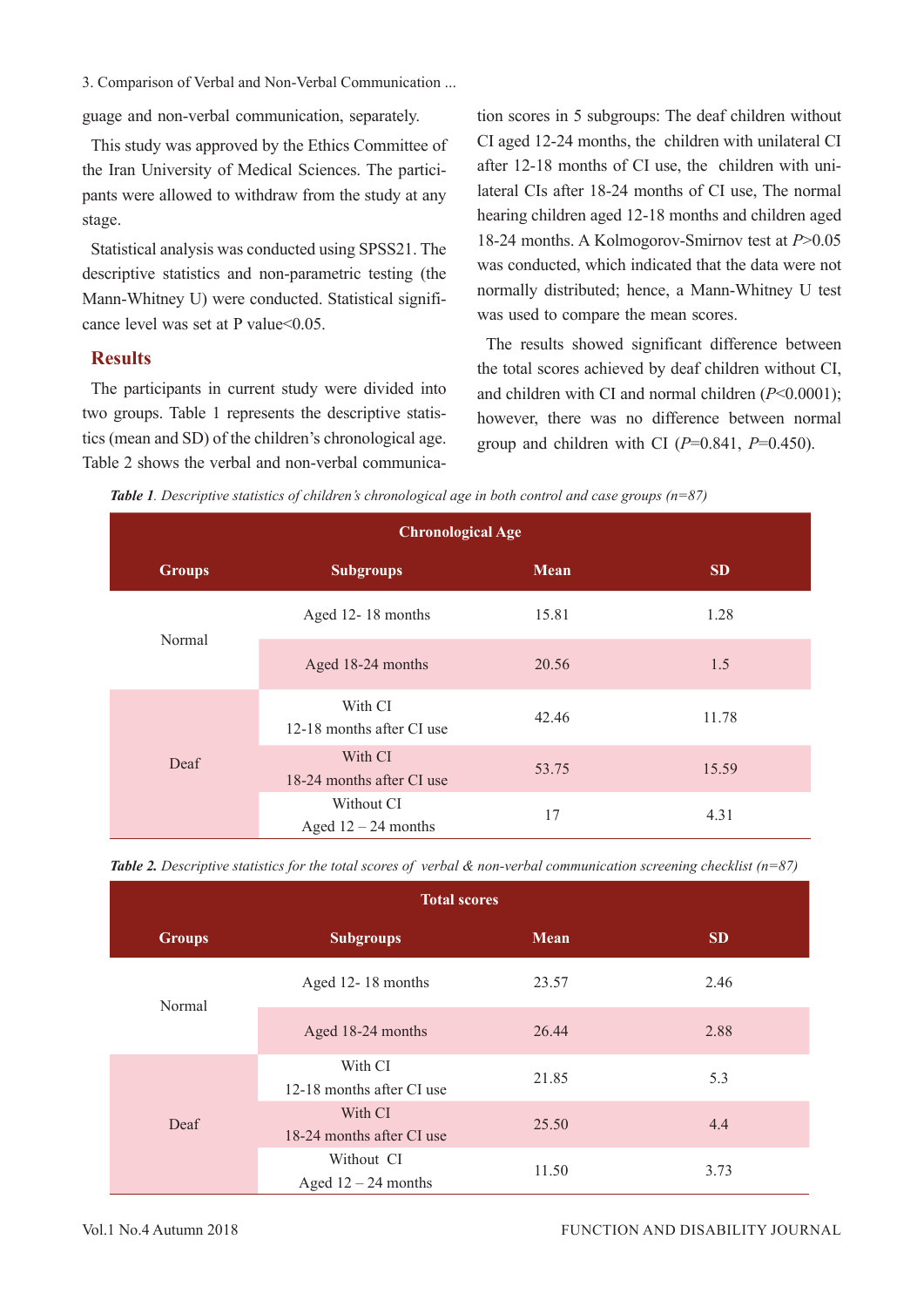The mean scores of the verbal communication (expressive and receptive languages) and non-verbal communication were calculated in each subgroup, separately (Table 3). Based on the results, no significant difference was observed between normal children and children with CI on mean scores of expressive and receptive languages and non-verbal communication. Moreover, normal children had significantly higher expressive and receptive language scores than children without CI (Table 3). However, this pattern was not observed in the non-verbal communication abilities. In other words, all four groups exhibited statistically similar results in the non-verbal communication subtest of the questionnaire (Table 3).

*Table 3. Descriptive statistics for the scores of verbal (receptive and expressive language) and non-verbal communication (n=87)*

|        |                                               | <b>Verbal Communication</b> | <b>Non-Verbal Communication</b> |            |
|--------|-----------------------------------------------|-----------------------------|---------------------------------|------------|
|        |                                               | <b>Receptive Language</b>   | <b>Expressive Language</b>      |            |
| Groups | Subgroups                                     | Mean(SD)                    | Mean(SD)                        | Mean(SD)   |
| Normal | Aged 12-18 months                             | 4.95(0.21)                  | 9.95(1.24)                      | 8.81(1.4)  |
|        | Aged 18-24 months                             | 7.37(0.68)                  | 9.70(2.31)                      | 9.44(2.31) |
|        | Children with CI<br>12-18 months after CI use | 4.62(0.76)                  | 8.31(3.32)                      | 8.92(2.29) |
| Deaf   | Children with CI<br>18-24 months after CI use | 7.17(1.03)                  | 9.50(3.03)                      | 8.83(1.26) |
|        | Without CI<br>Aged $12 - 24$ months           | 2.07(1.43)                  | 1.01(1.38)                      | 7.36(3.69) |

# **Discussion**

There is a sensitive period in the brain development process that affects the brain. It includes language acquisition which is completed around puberty (Knudsen, 2004; Horford, 1991). Sharma et al. believed that the sensitive period of the human central auditory system is about 3.5 years and in some children remains until the age of 7 years (Sharma et al., 2002).

Recent studies have proved that early implantation has more positive effects on the language outcomes compared to the late implantation. Several factors have been reported to be effective on the acquisition of oral language skills, among which age is the most influential one (Peterson et al., 2010). Geers and Nicholas recommended early implantation during 12 to 36 months (Geers and Nicholas, 2013), since children who got the implant under 24 months of age, showed more improvements in spoken language abilities than those who got the implant later (Nicholas and Geers, 2007; Niparko et al., 2010; Holt, 2004). However, cochlear implant is also beneficial for older children, but the degree of improvement decreases by

age of implantation. In other words, more spoken language achievement is observed in children receiving CI at the age of 2-5 years comparing to those who receive it after the age of 5 years (Fryauf-Bertschy et al, 1997; Wang et al., 2007). Koşaner et al. concluded that children who got the implant between 24 to 60 months of age tend to develop language skills similar to those who were implanted before the age 24 months (Koşaner et al., 2017).

In the current study, the mean age of deaf children showed that they had no implant before 2 years old. Do the language skills of children after 12-24 months using CI get close to those skills of the children at the age of 12–24 months? In order to find the answer, we used the verbal & non-verbal communication screening checklist. Parents could describe and explain about their child's communication skills and provide reliable information for the researchers. Therefore, investigators can explore different aspects of language skills in children through the questionnaires.

The parents filled out the checklist about the verbal and non-verbal communicative abilities of their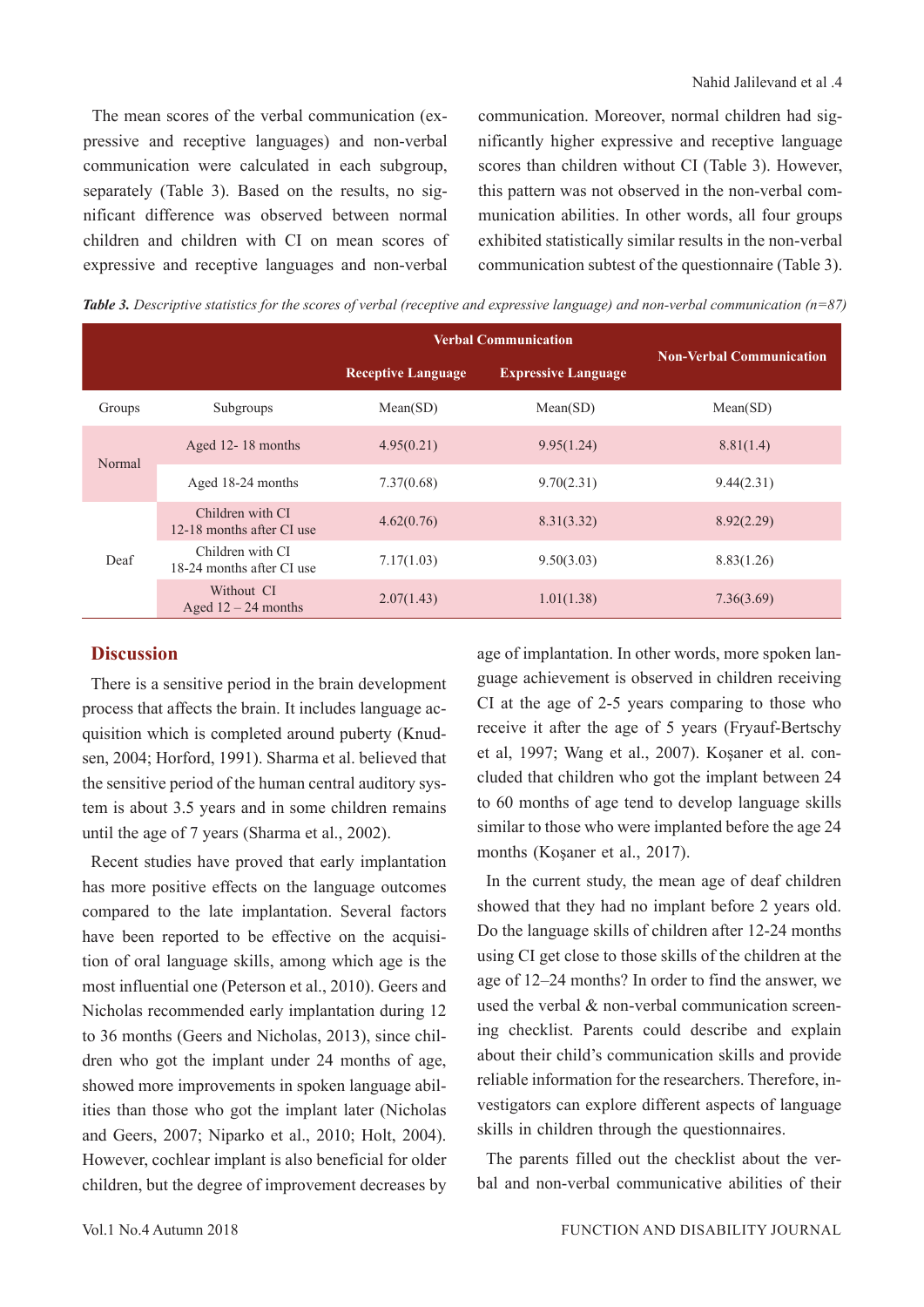5. Comparison of Verbal and Non-Verbal Communication ...

children. The results showed that the verbal communication (expressive and receptive) abilities of deaf children after 12-18 months of using CI were similar to the normal children at the age of 12-18 months. Similarly, the verbal communication abilities of deaf children after 18-24 months of using CI, reached to the skills of normal children at the age of 18-24 months (Appendix A). The deaf children without CI did not have the verbal communication abilities like the normal children at the age of 12-18 months. However, non-verbal communication was similar to their peers. For instance, they could express their intention by referring to it, they could shake and nod their head for the yes/no response and they had normal pointing gesture and joint attention.

Therefore, it can be concluded that spoken language acquisition is the consequence of the CI. Even when CI is conducted after the age of 2 years, it can significantly help to develop the verbal abilities in deaf children.

### **References**

Archbold, S., Harris, M., O'Donoghue, G., Nikolopoulos, T., White, A., & Richmond, H. L. (2008). Reading abilities after cochlear implantation: The effect of age at implantation on outcomes at 5 and 7 years after implantation. International journal of pediatric otorhinolaryngology, 72(10), 1471-1478.

Budenz, C.L., Telian, S.A., Arnedt, C., Starr, K., Arts, H.A., El- Kashlan, H.K., & Zwolan, T.A. (2013). Outcomes of cochlear implantation in children with isolated auditory neuropathy versus cochlear hearing loss. Otology and Neurotology , 34(3),477- 483.

Dale, P.S.(1991). The validity of a parent report measure of vocabulary and syntax at 24 months. Journal of Speech, Language, and Hearing Research, 34(3), 565-71.

Fryauf-Bertschy, H.L., Tyler, R.S., Kelsay, D.M., Gantz, B.J., Woodworth, G.G.(1997). Cochlear implant use by prelingually deafened children: the influences of age at implant and length of device use. Journal of Speech, Language, and Hearing Research, 99-183,(1), 40.

Geers, A.E., Nicholas, J.G. (2013). Enduring Advantag-

### **Conclusion**

The verbal & non-verbal communication screening checklist for Persian-speaking children aged 12-24 months was evaluated. It seems that children with CI can acquire the oral communication ability at least at the level of 12-24-month-old children. It can be expected that deaf children who receive CI late, will reach the verbal communication abilities of 12-24-month-old typically children, about 12 to 24 months post-implantation.

## **Acknowledgements**

This work was supported by vice-chancellor for research, Iran University of Medical Sciences [fund number 94-05-32-27301]. The authors are grateful to the parents of the children who participated in this study.

### **Conflict of Interest Statement**

Authors declared no conflict of interest.

es of Early Cochlear Implantation for Spoken Language Development . Journal of Speech, Language, and Hearing Research, 56(2), 643–655.

Holt, R., Svirsky, M.A., Neuberger, H., Miyamoto, R.T. (2004). Age at implantation and communicative outcome in pediatric cochlear implant users: Is younger always better? International Congress Series 1273, 368–71. 5.

Holt, R.F., and Svirsky, M.A. (2008). An exploratory look at pediatric cochlear implantation: is earliest always best? Ear and Hearing, 29(4):492-511.

Horford, J.R. (1991).The evolution of the critical period for language acquisition. Cognition. 40(3),159-201.

Huttunen., K. Välimaa, T. (2010) Parents' Views on Changes in Their Child's Communication and Linguistic and Socioemotional Development After Cochlear Implantation. Journal of Deaf Studies and Deaf Education, 15 (4), 383–404.

Knudsen, E.I. (2004). Sensitive Periods in the development of the brain and behavior. Journal of Cognitive Neuroscience, 16,1412–1425.

Koşaner, J., Deniz, H., Uruk, D., Deniz, M., Kara, E. , Amann, E.(2017). Assessment of early language devel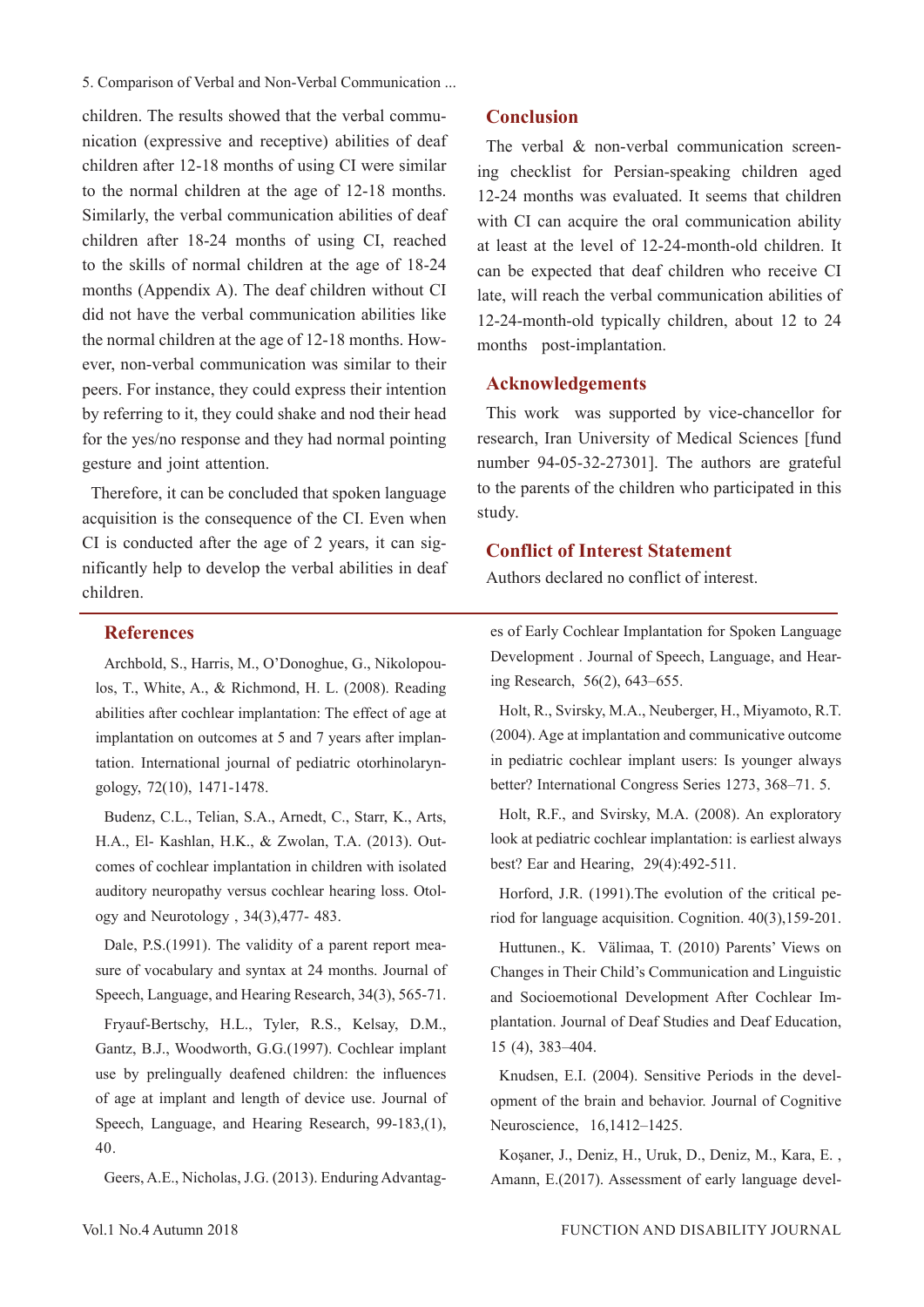opment in Turkish children with a cochlear implant using the TEDIL test. Cochlear Implants International, 3 (18), 153-161.

Kumar, P., Sanju, H. K., Mishra, R., Singh, V., & Mohan, P. (2017). Parental Expectation from Children with Cochlear Implants in Indian Context: a Questionnaire Based Study. International archives of otorhinolaryngology, 21(2), 156-160.

Kumar, S., Rout, N., Kumar, N., Chatterjee, I., & Selvakumaran, H. (2013). Performance of Indian children with cochlear implant on PEACH scale. ISRN otolaryngology, 2013.

May-Mederake, B. (2012). Determining early speech development in children with cochlear implants using the ELFRA-2 parental questionnaire. International journal of pediatric otorhinolaryngology, 76(6), 797-801.

Nicholas, J. G., & Geers, A. E. (2007). Will they catch up? The role of age at cochlear implantation in the spoken language development of children with severe to profound hearing loss. Journal of speech, language, and hearing research.

Nikolopoulos, T. P., Lloyd, H., Archbold, S., & O'donoghue, G. M. (2001). Pediatric cochlear implantation: the parents' perspective. Archives of Otolaryngology–Head & Neck Surgery, 127(4), 363-367.

Niparko, J. K., Tobey, E.A., Thal, D.J., Eisenberg, L.S., Wang, N-Y., Quittner, A.L., Fink, N.E.(2010). the CDaCI Investigative Team. Spoken language development in children following cochlear implantation. Journal of the American Medical Association. 303, 1498–1506.

Peterson, N.R. , Pisonia, D.B., Miyamoto, R.T.(2010). Cochlear implants and spoken language processing abilities: Review and assessment of the literature. Restorative Neurology and Neuroscience, 28(2), 237–250.

Robins, A.M., Svirsky, M., Kirk, K.L.(1997). Children with implant can speak, but can they communicate? Otolaryngology–Head and Neck Surgery, 117, 155-60.

Safariyan, N., Jalilevand, N., Kamali, M., Ebrahimipour, M., & Mehri, A. (2017). The Verbal & Non-Verbal Communication Screening Checklist for Persian Speaking Children From 12 to 24 Months and Its Validity and Reliability. Iranian Rehabilitation Journal, 15(1), 71-76.

Sharma, A., Dorman, M.F., Spahr, A.J. (2002).A sensitive period for the development of the central auditory system in children with cochlear implants: implications for age of implantation. Ear and Hearing, 23, 532–539.

Vameghi, R., Sajedi, F., Mojembari, A. K., Habiollahi, A., Lornezhad, H. R., & Delavar, B. (2013). Cross-cultural adaptation, validation and standardization of Ages and Stages Questionnaire (ASQ) in Iranian children. Iranian journal of public health, 42(5), 522.

Wang, N.M., Huang, T.S., Wu, C.M., Kirk, K.I.(2007). Pediatric cochlear implantation in Taiwan: Long – term communication out comes. International journal of pediatric otorhinolaryngology, 71(11),1775-82.

Wetherby, A., Prizant, B., Meisels, S. J., & Fenichel, E. (1996). Toward earlier identification of communication and language problems in infants and young children. New visions for the developmental assessment of infants and young children, 289-312.